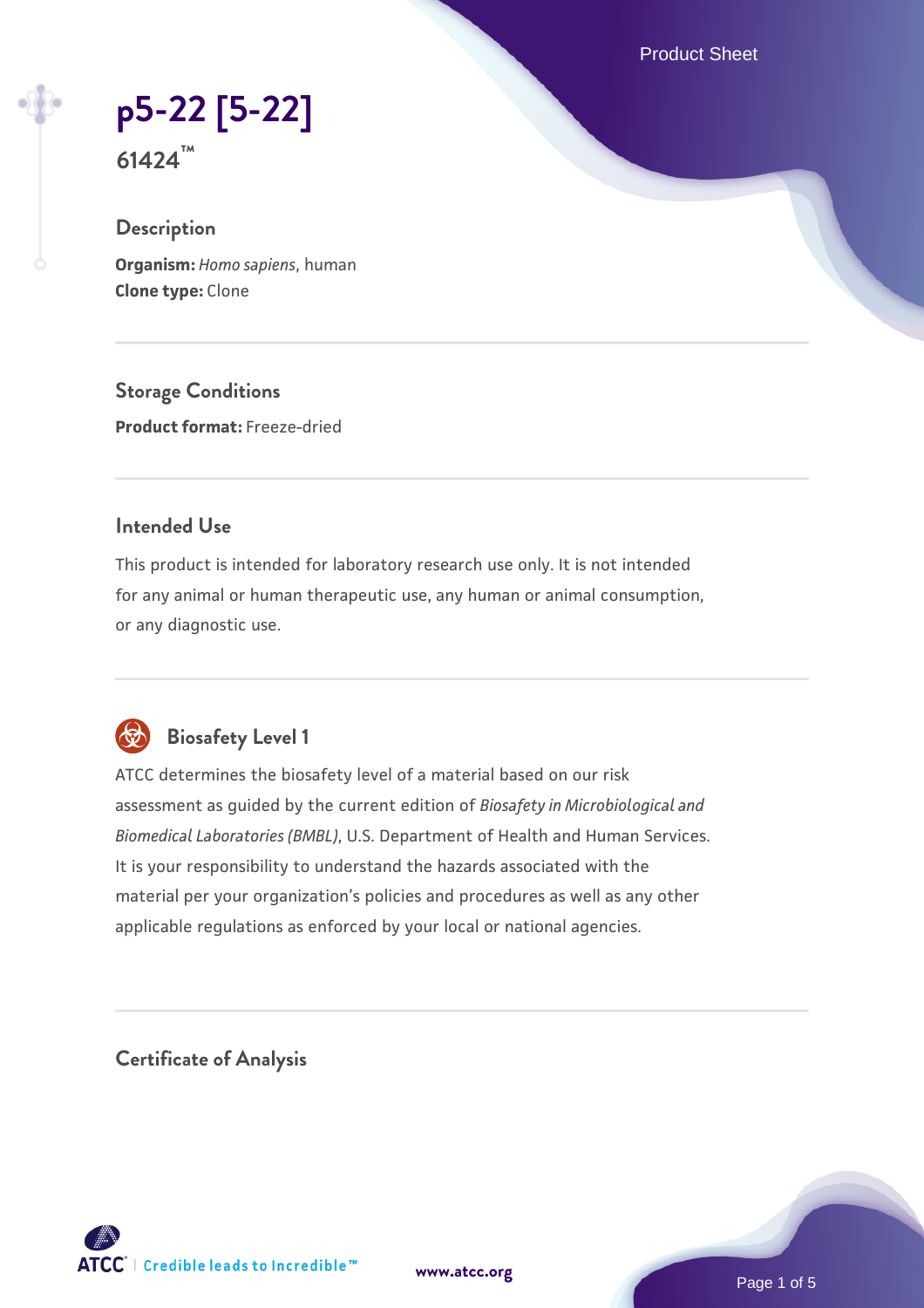

For batch-specific test results, refer to the applicable certificate of analysis that can be found at www.atcc.org.

# **Insert Information**

**Insert size (kb):** 4.4000000000000004 **Type of DNA:** genomic **Gene product:** DNA Segment, single copy [D1S13] **Alleles:** A1, A2

**Vector Information Construct size (kb):** 7.099999904632568

### **Growth Conditions**

**Medium:**  [ATCC Medium 1227: LB Medium \(ATCC medium 1065\) with 50 mcg/ml](https://www.atcc.org/-/media/product-assets/documents/microbial-media-formulations/1/2/2/7/atcc-medium-1227.pdf?rev=581c98603b3e4b29a6d62ee0ba9ca578) [ampicillin](https://www.atcc.org/-/media/product-assets/documents/microbial-media-formulations/1/2/2/7/atcc-medium-1227.pdf?rev=581c98603b3e4b29a6d62ee0ba9ca578) **Temperature:** 37°C

#### **Material Citation**

If use of this material results in a scientific publication, please cite the material in the following manner: p5-22 [5-22] (ATCC 61424)

#### **References**

References and other information relating to this material are available at www.atcc.org.



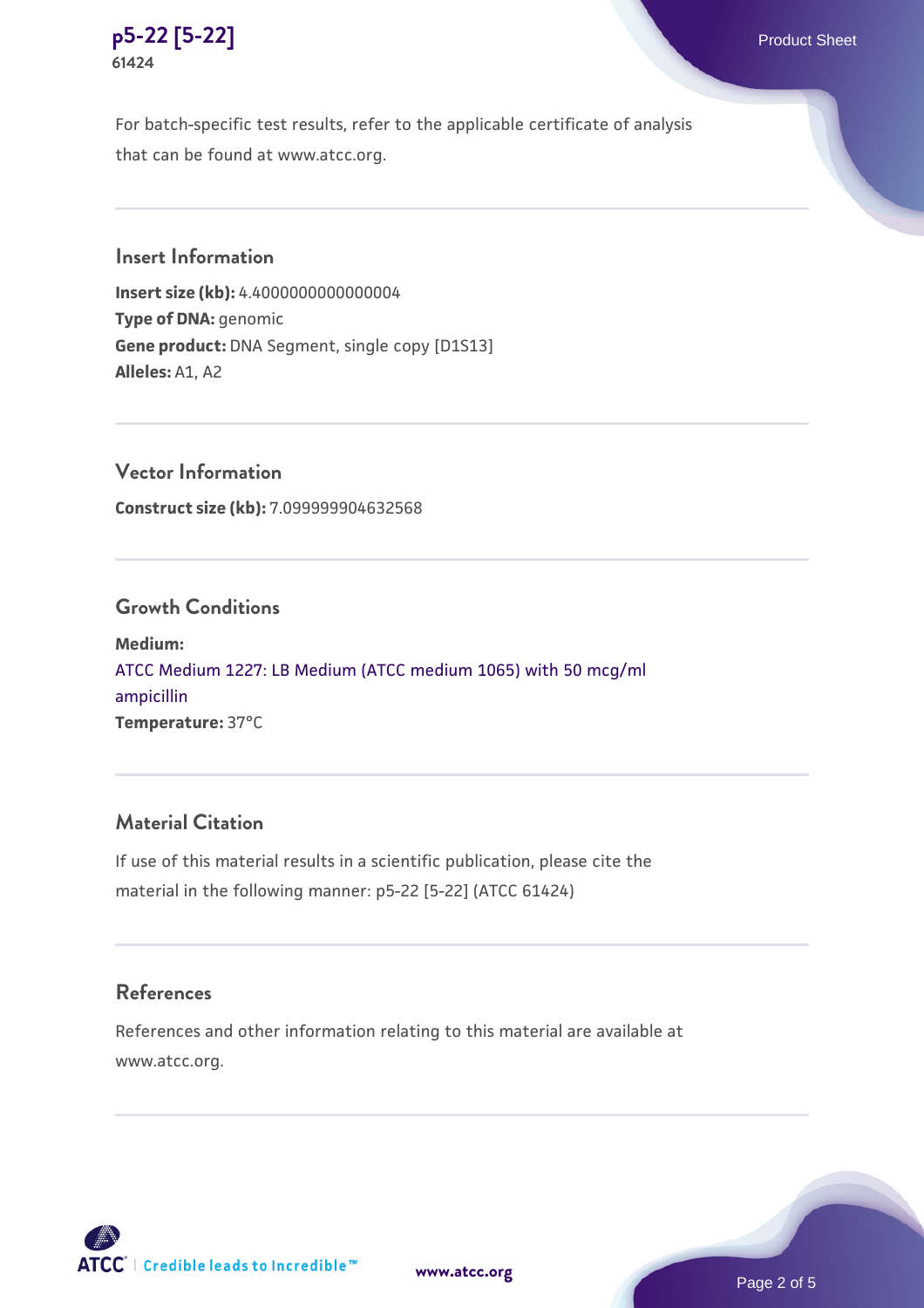#### **[p5-22 \[5-22\]](https://www.atcc.org/products/61424)** Product Sheet **61424**

# **Warranty**

The product is provided 'AS IS' and the viability of ATCC® products is warranted for 30 days from the date of shipment, provided that the customer has stored and handled the product according to the information included on the product information sheet, website, and Certificate of Analysis. For living cultures, ATCC lists the media formulation and reagents that have been found to be effective for the product. While other unspecified media and reagents may also produce satisfactory results, a change in the ATCC and/or depositor-recommended protocols may affect the recovery, growth, and/or function of the product. If an alternative medium formulation or reagent is used, the ATCC warranty for viability is no longer valid. Except as expressly set forth herein, no other warranties of any kind are provided, express or implied, including, but not limited to, any implied warranties of merchantability, fitness for a particular purpose, manufacture according to cGMP standards, typicality, safety, accuracy, and/or noninfringement.

# **Disclaimers**

This product is intended for laboratory research use only. It is not intended for any animal or human therapeutic use, any human or animal consumption, or any diagnostic use. Any proposed commercial use is prohibited without a license from ATCC.

While ATCC uses reasonable efforts to include accurate and up-to-date information on this product sheet, ATCC makes no warranties or representations as to its accuracy. Citations from scientific literature and patents are provided for informational purposes only. ATCC does not warrant that such information has been confirmed to be accurate or complete and the customer bears the sole responsibility of confirming the accuracy and completeness of any such information.

This product is sent on the condition that the customer is responsible for and assumes all risk and responsibility in connection with the receipt, handling,

 $\mathsf{ATCC}^*$  | Credible leads to Incredible  $\mathbbm{M}$ 

**[www.atcc.org](http://www.atcc.org)**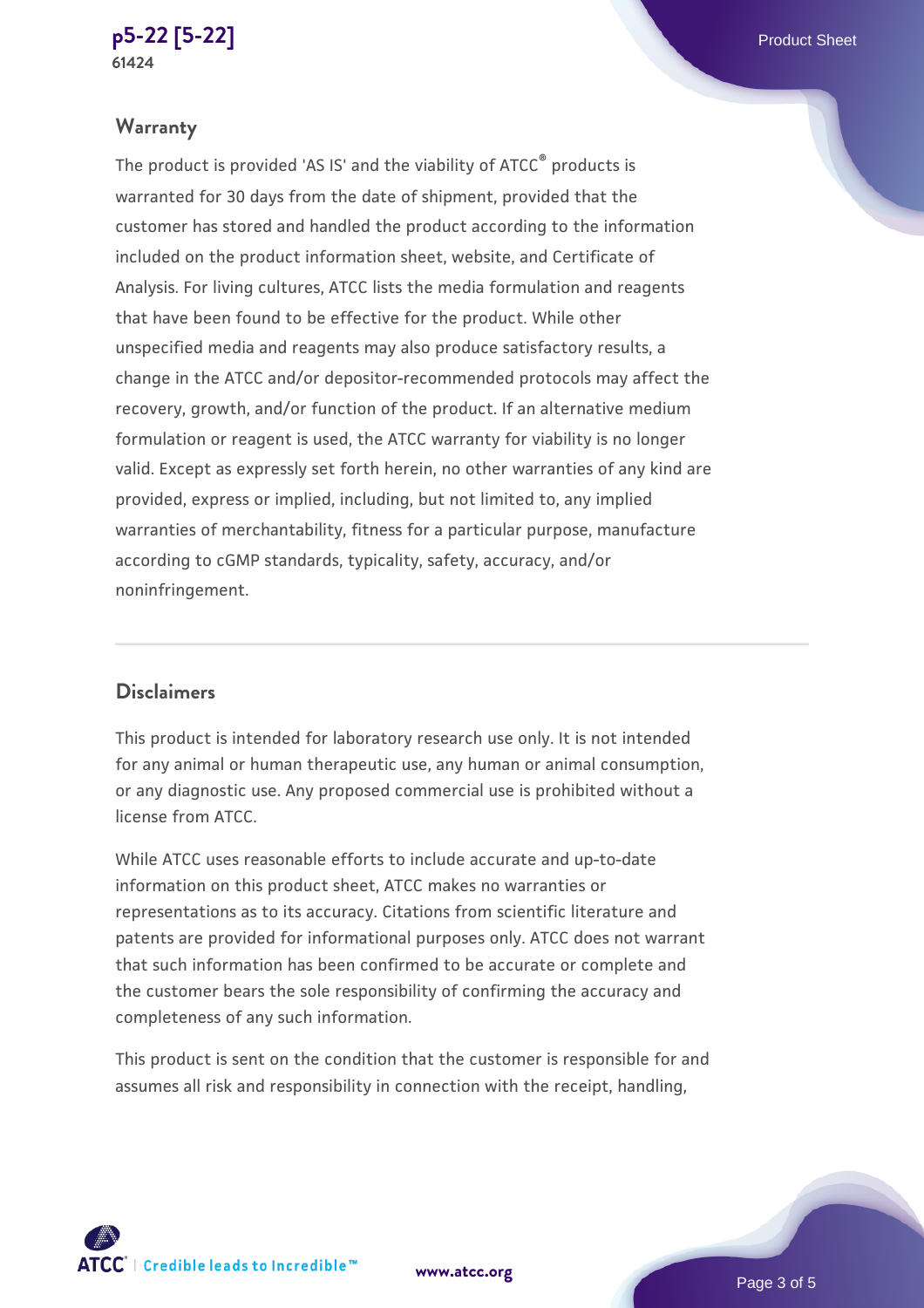

storage, disposal, and use of the ATCC product including without limitation taking all appropriate safety and handling precautions to minimize health or environmental risk. As a condition of receiving the material, the customer agrees that any activity undertaken with the ATCC product and any progeny or modifications will be conducted in compliance with all applicable laws, regulations, and guidelines. This product is provided 'AS IS' with no representations or warranties whatsoever except as expressly set forth herein and in no event shall ATCC, its parents, subsidiaries, directors, officers, agents, employees, assigns, successors, and affiliates be liable for indirect, special, incidental, or consequential damages of any kind in connection with or arising out of the customer's use of the product. While reasonable effort is made to ensure authenticity and reliability of materials on deposit, ATCC is not liable for damages arising from the misidentification or misrepresentation of such materials.

Please see the material transfer agreement (MTA) for further details regarding the use of this product. The MTA is available at www.atcc.org.

## **Copyright and Trademark Information**

© ATCC 2021. All rights reserved.

ATCC is a registered trademark of the American Type Culture Collection.

# **Revision**

This information on this document was last updated on 2021-05-19

# **Contact Information**

ATCC 10801 University Boulevard Manassas, VA 20110-2209 USA